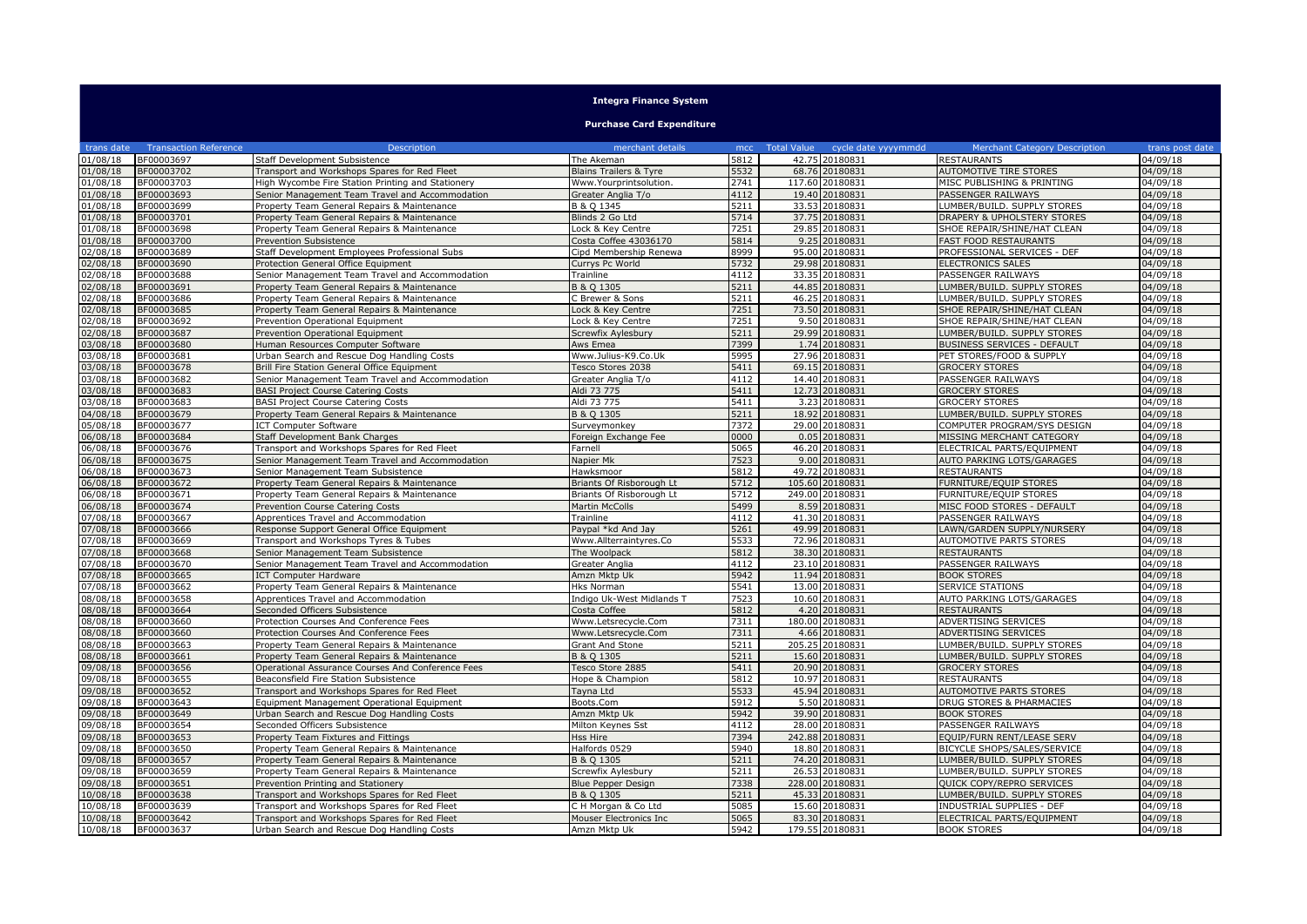| 10/08/18             | BF00003647               | <b>ICT Computer Hardware</b>                                                            | Screwfix Aylesbury            | 5211         | 30.98 20180831                      | LUMBER/BUILD. SUPPLY STORES                               | 04/09/18             |
|----------------------|--------------------------|-----------------------------------------------------------------------------------------|-------------------------------|--------------|-------------------------------------|-----------------------------------------------------------|----------------------|
| 10/08/18             | BF00003641               | <b>ICT Computer Hardware</b>                                                            | Amzn Mktp Uk                  | 5942         | 9.00 20180831                       | <b>BOOK STORES</b>                                        | 04/09/18             |
| 10/08/18             | BF00003635               | <b>ICT Computer Hardware</b>                                                            | <b>Toolstation Ltd</b>        | 5251         | 8.46 20180831                       | HARDWARE STORES                                           | 04/09/18             |
| 10/08/18             | BF00003644               | Members Allowances Printing and Stationery                                              | Suk Retail Ltd                | 5943         | 8.99 20180831                       | STATIONERY STORES                                         | 04/09/18             |
| 11/08/18             | BF00003636               | <b>ICT Computer Hardware</b>                                                            | Amzn Mktp Uk                  | 5942         | 19.95 20180831                      | <b>BOOK STORES</b>                                        | 04/09/18             |
| 12/08/18             | BF00003648               | Seconded Officers Subsistence                                                           | <b>Bletchley Stn Sst</b>      | 4112         | 41.30 20180831                      | PASSENGER RAILWAYS                                        | 04/09/18             |
| 12/08/18             | BF00003646               | <b>ICT Computer Hardware</b>                                                            | Amzn Mktp Uk                  | 5942         | 19.96 20180831                      | <b>BOOK STORES</b>                                        | 04/09/18             |
| 12/08/18             | BF00003640               | <b>ICT Computer Hardware</b>                                                            | Amzn Mktp Uk                  | 5942         | 19.95 20180831                      | <b>BOOK STORES</b>                                        | 04/09/18             |
| 12/08/18             | BF00003645               | <b>ICT Computer Hardware</b>                                                            | Amzn Mktp Uk                  | 5942         | 139.65 20180831                     | <b>BOOK STORES</b>                                        | 04/09/18             |
| 13/08/18             | BF00003633               | Transport and Workshops Spares for Red Fleet                                            | Pirtek                        | 5533         | 190.00 20180831                     | AUTOMOTIVE PARTS STORES                                   | 04/09/18             |
| 13/08/18             | BF00003631               | <b>ICT Computer Hardware</b>                                                            | Amazon.Co.Uk Amazon.Co.Uk     | 5999         | 11.60 20180831                      | MISC SPECIALITY RETAIL                                    | 04/09/18             |
| 13/08/18             | BF00003634               | Property Team General Repairs & Maintenance                                             | B & O 1124                    | 5211         | 20.00 20180831                      | LUMBER/BUILD. SUPPLY STORES                               | 04/09/18             |
| 13/08/18             | BF00003632               | Property Team General Repairs & Maintenance                                             | Lock & Key Centre             | 7251         | 67.50 20180831                      | SHOE REPAIR/SHINE/HAT CLEAN                               | 04/09/18             |
| 14/08/18             | BF00003629               | Transport and Workshops Operational Equipment                                           | Rozone Ltd                    | 2842         | 74.40 20180831                      | SPECIALTY CLEANING/POLISHING                              | 04/09/18             |
| 14/08/18             | BF00003630               | <b>ICT Computer Hardware</b>                                                            | Amzn Mktp UK Amazon.Co.Uk     | 5942         | 19.95 20180831                      | <b>BOOK STORES</b>                                        | 04/09/18             |
| 14/08/18             | BF00003627               | <b>ICT Computer Hardware</b>                                                            | Amzn Mktp Uk                  | 5942         | 41.97 20180831                      | <b>BOOK STORES</b>                                        | 04/09/18             |
| 14/08/18             | BF00003628               | Senior Management Team Courses And Conference Fees                                      | Participant UK Ltd            | 4816         | 354.00 20180831                     | ELECTRONIC COMMERCE/INFO. SERVI                           | 04/09/18             |
| 15/08/18             | BF00003623               | Transport and Workshops Spares for Red Fleet                                            | Towing And Trailers Lt        | 5561         | 53.39 20180831                      | TRAILER CAMPER DEALER                                     | 04/09/18             |
| 15/08/18             | BF00003620               | Equipment Management General Postage                                                    | Parcel2go_uk                  | 4215         | 11.04 20180831                      | <b>COURIER SERVICES</b>                                   | 04/09/18             |
| 15/08/18             | BF00003621               | Equipment Management General Postage                                                    | Parcel2go uk                  | 4215<br>4112 | 11.04 20180831                      | <b>COURIER SERVICES</b>                                   | 04/09/18             |
| 15/08/18             | BF00003625               | Seconded Officers Subsistence                                                           | Milton Keynes Sst             | 5211         | 46.30 20180831                      | PASSENGER RAILWAYS                                        | 04/09/18             |
| 15/08/18<br>15/08/18 | BF00003622<br>BF00003626 | <b>ICT Computer Hardware</b><br>Property Team General Repairs & Maintenance             | Screwfix Aylesbury            | 5399         | 22.80 20180831<br>27.48<br>20180831 | LUMBER/BUILD. SUPPLY STORES<br>MISC GEN MERCHANDISE - DEF | 04/09/18<br>04/09/18 |
|                      |                          |                                                                                         | Ct Wilson & Son Ltd           |              | 93.03 20180831                      |                                                           |                      |
| 15/08/18<br>15/08/18 | BF00003624<br>BF00003619 | Property Team General Repairs & Maintenance<br>Human Resources Travel and Accommodation | Blinds 2 Go Ltd<br>Trainline  | 5714<br>4112 | 96.21 20180831                      | DRAPERY & UPHOLSTERY STORES<br>PASSENGER RAILWAYS         | 04/09/18<br>04/09/18 |
| 16/08/18             | BF00003617               | Transport and Workshops Spares for Red Fleet                                            | Www.Youngautomotivedir        | 5533         | 56.58 20180831                      | <b>AUTOMOTIVE PARTS STORES</b>                            | 04/09/18             |
| 16/08/18             | BF00003614               | Equipment Management Fire Ground Provisions                                             | Www.Costco.Co.Uk              | 7278         | 229.99 20180831                     | <b>BUYING/SHOPPING SERVICES</b>                           | 04/09/18             |
| 16/08/18             | BF00003616               | Response Support Travel and Accommodation                                               | <b>Bicester North Station</b> | 4112         | 24.40 20180831                      | PASSENGER RAILWAYS                                        | 04/09/18             |
| 16/08/18             | BF00003616               | Response Support Travel and Accommodation                                               | <b>Bicester North Station</b> | 4112         | 8.00 20180831                       | PASSENGER RAILWAYS                                        | 04/09/18             |
| 16/08/18             | BF00003611               | Seconded Officers Subsistence                                                           | <b>Bletchley Stn Sst</b>      | 4112         | 45.30 20180831                      | PASSENGER RAILWAYS                                        | 04/09/18             |
| 16/08/18             | BF00003618               | <b>ICT</b> Computer Hardware                                                            | Amzn Mktp Uk                  | 5942         | 64.75 20180831                      | <b>BOOK STORES</b>                                        | 04/09/18             |
| 17/08/18             | BF00003610               | Transport and Workshops Spares for Red Fleet                                            | Peak Dynamics Ltd             | 5533         | 214.36 20180831                     | AUTOMOTIVE PARTS STORES                                   | 04/09/18             |
| 17/08/18             | BF00003609               | Equipment Management Uniforms                                                           | Seworkwear.Com                | 5137         | 84.00 20180831                      | UNIFORMS & COMMERCIAL CLOTHING                            | 04/09/18             |
| 17/08/18             | BF00003612               | <b>ICT Computer Hardware</b>                                                            | Amzn Mktp Uk                  | 5942         | 19.98 20180831                      | <b>BOOK STORES</b>                                        | 04/09/18             |
| 17/08/18             | BF00003608               | <b>ICT Computer Hardware</b>                                                            | Homebase Ltd 258              | 5211         | 15.80 20180831                      | LUMBER/BUILD. SUPPLY STORES                               | 04/09/18             |
| 17/08/18             | BF00003607               | <b>ICT Computer Hardware</b>                                                            | Amzn Mktp Uk                  | 5942         | 20180831<br>13.99                   | <b>BOOK STORES</b>                                        | 04/09/18             |
| 17/08/18             | BF00003615               | <b>ICT Computer Hardware</b>                                                            | Screwfix Aylesbury            | 5211         | 31.98 20180831                      | LUMBER/BUILD. SUPPLY STORES                               | 04/09/18             |
| 18/08/18             | BF00003613               | <b>ICT Computer Hardware</b>                                                            | Amzn Mktp UK Amazon.Co.Uk     | 5942         | 117.70 20180831                     | <b>BOOK STORES</b>                                        | 04/09/18             |
| 18/08/18             | BF00003606               | Property Team General Repairs & Maintenance                                             | Screwfix Aylesbury            | 5211         | 11.49 20180831                      | LUMBER/BUILD. SUPPLY STORES                               | 04/09/18             |
| 20/08/18             | BF00003605               | Property Team General Repairs & Maintenance                                             | W M Morrison                  | 5411         | 42.19 20180831                      | <b>GROCERY STORES</b>                                     | 04/09/18             |
| 21/08/18             | BF00003604               | Urban Search and Rescue Dog Handling Costs                                              | Bluemaestro                   | 5732         | 102.60 20180831                     | <b>ELECTRONICS SALES</b>                                  | 04/09/18             |
| 21/08/18             | BF00003602               | Senior Management Team Courses And Conference Fees                                      | <b>Villiers Hotel</b>         | 7011         | 238.10 20180831                     | HOTELS/MOTELS/RESORTS                                     | 04/09/18             |
| 21/08/18             | BF00003589               | Procurement Travel and Accommodation                                                    | Doubletree Hotels             | 3692         | 122.50 20180831                     | DOUBLETREE HOTEL                                          | 04/09/18             |
| 21/08/18             | BF00003603               | Procurement Subsistence                                                                 | Donington Park Fct Cos        | 5812         | 7.71 20180831                       | <b>RESTAURANTS</b>                                        | 04/09/18             |
| 21/08/18             | BF00003601               | Property Team General Repairs & Maintenance                                             | New City Heating Co Lt        | 1711         | 22.04 20180831                      | HEATING, PLUMBING, AIR COND                               | 04/09/18             |
| 22/08/18             | BF00003596               | Human Resources Computer Software                                                       | Dnh*sucuri Website Securi     | 5734         | 186.51<br>20180831                  | COMPUTER SOFTWARE STORES                                  | 04/09/18             |
| 22/08/18             | BF00003583               | Response Support Subsistence                                                            | Dominos Pizza                 | 5814         | 42.48 20180831                      | FAST FOOD RESTAURANTS                                     | 04/09/18             |
| 22/08/18             | BF00003599               | Transport and Workshops Car Leasing                                                     | Dvla Vehicle Tax              | 9399         | 252.50 20180831                     | <b>GOV'T SERV - DEFAULT</b>                               | 04/09/18             |
| 22/08/18             | BF00003600               | Transport and Workshops Car Leasing                                                     | Dvla Vehicle Tax              | 9399         | 32.50 20180831                      | <b>GOV'T SERV - DEFAULT</b>                               | 04/09/18             |
| 22/08/18             | BF00003591               | Transport and Workshops Car Leasing                                                     | Dvla Vehicle Tax              | 9399         | 232.50 20180831                     | <b>GOV'T SERV - DEFAULT</b>                               | 04/09/18             |
| 22/08/18             | BF00003593               | Equipment Management General Postage                                                    | Parcel2go uk                  | 4215         | 11.04 20180831                      | COURIER SERVICES                                          | 04/09/18             |
| 22/08/18             | BF00003597               | Equipment Management General Postage                                                    | Parcel2go_uk                  | 4215         | 11.04 20180831                      | <b>COURIER SERVICES</b>                                   | 04/09/18             |
| 22/08/18             | BF00003592               | Senior Management Team Miscellaneous Expenses                                           | Www.Buy-Stationery.Co.        | 5943         | 63.55 20180831                      | <b>STATIONERY STORES</b>                                  | 04/09/18             |
| 22/08/18             | BF00003594               | Senior Management Team Miscellaneous Expenses                                           | Holiday Inn Aylesb            | 7011         | 1.00 20180831                       | HOTELS/MOTELS/RESORTS                                     | 04/09/18             |
| 22/08/18             | BF00003588               | Senior Management Team Miscellaneous Expenses                                           | Holiday Inn Aylesb            | 7011         | 34.60 20180831                      | HOTELS/MOTELS/RESORTS                                     | 04/09/18             |
| 22/08/18             | BF00003595               | Property Team General Repairs & Maintenance                                             | B & O 1305                    | 5211         | 25.36 20180831                      | LUMBER/BUILD. SUPPLY STORES                               | 04/09/18             |
| 22/08/18             | BF00003598               | Staff Development Staff Training Fees                                                   | Www.Kaplanfoulkslynch.        | 8299         | 49.56 20180831                      | SCHOOLS - DEFAULT                                         | 04/09/18             |
| 22/08/18             | BF00003598               | Staff Development Staff Training Fees                                                   | Www.Kaplanfoulkslynch.        | 8299         | 59.04 20180831                      | <b>SCHOOLS - DEFAULT</b>                                  | 04/09/18             |
| 23/08/18             | BF00003590               | Staff Development Bank Charges                                                          | Foreign Exchange Fee          | 0000         | 5.13<br>20180831                    | MISSING MERCHANT CATEGORY                                 | 04/09/18             |
| 23/08/18             | BF00003576               | Urban Search and Rescue Dog Handling Costs                                              | Premier Inn44521390           | 3811         | 112.50 20180831                     | Premier Inn                                               | 04/09/18             |
| 23/08/18             | BF00003572               | Transport and Workshops Spares for Red Fleet                                            | Gael Force Marine-Vt          | 4468         | 56.10 20180831                      | MARINAS, SERVICE & SUPPLY                                 | 04/09/18             |
| 23/08/18             | BF00003581               | Senior Management Team Travel and Accommodation                                         | Greater Anglia T/o            | 4112         | 23.10 20180831                      | PASSENGER RAILWAYS                                        | 04/09/18             |
| 23/08/18             | BF00003584               | Property Team General Repairs & Maintenance                                             | Lock & Kev Centre             | 7251         | 99.50 20180831                      | SHOE REPAIR/SHINE/HAT CLEAN                               | 04/09/18             |
| 23/08/18             | BF00003586               | Property Team General Repairs & Maintenance                                             | Briants Of Risborough Lt      | 5712         | 29.94 20180831                      | FURNITURE/EQUIP STORES                                    | 04/09/18             |
| 23/08/18             | BF00003582               | Property Team General Repairs & Maintenance                                             | Central Elec Engineerg S      | 7629         | 70.20 20180831                      | SMALL APPLIANCE REPAIR DEF                                | 04/09/18             |